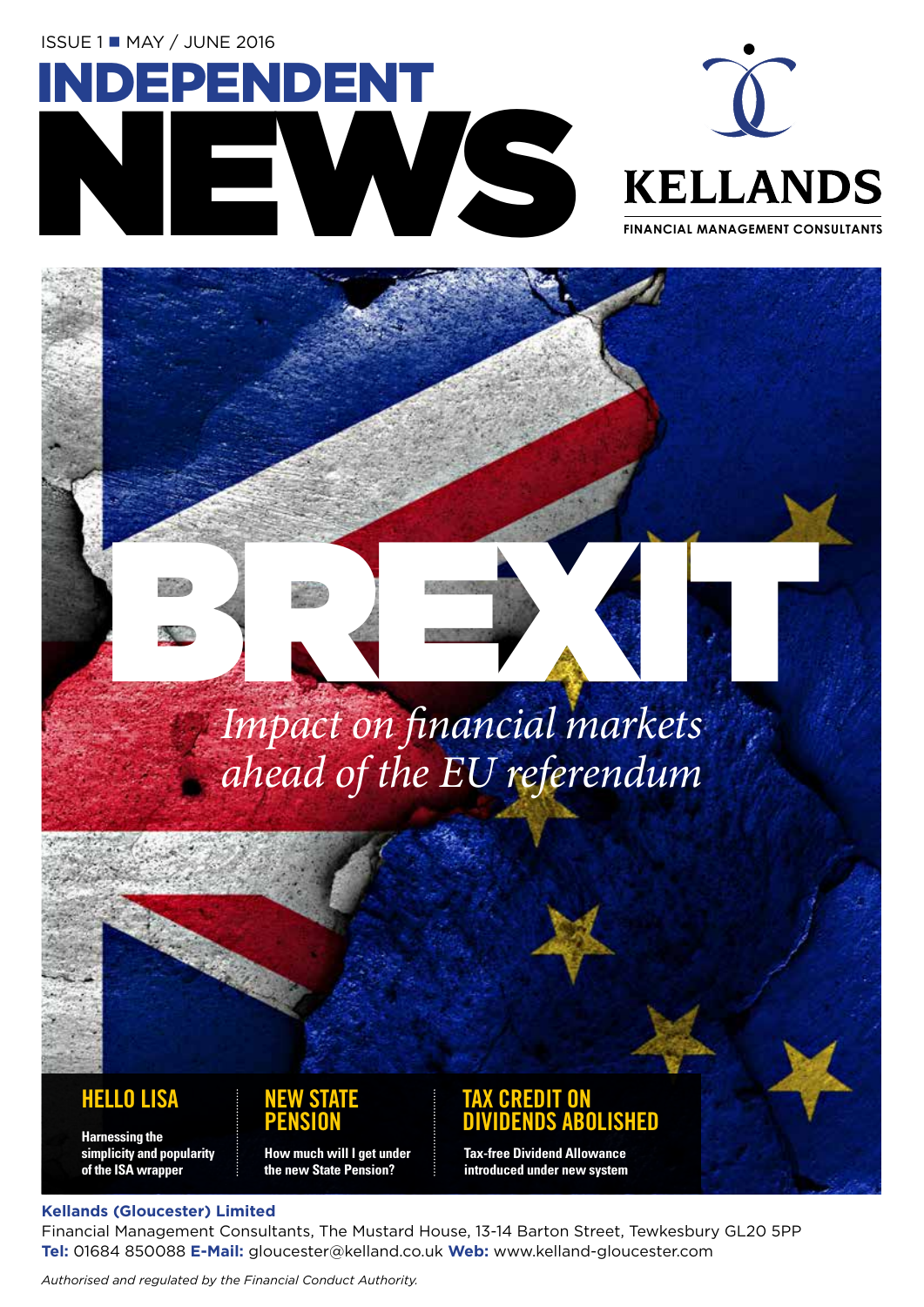RETIREMENT

# NEW STATE PENSION

#### *How much will I get under the new State Pension?*

That you many people, the State Pension forms<br>the core of their income, together with any<br>workplace or personal pension provision<br>that you have. The new State Pension is a regular **T** or many people, the State Pension forms  $\blacktriangleleft$  the core of their income, together with any workplace or personal pension provision payment from the Government that you can claim if you reach State Pension age on or after 6 April 2016. You will receive the new State Pension if you're eligible and a man born on or after 6 April 1951, or a woman born on or after 6 April 1953.

If you reached State Pension age before 6 April 2016, you'll receive the State Pension under the old rules. You can still get a State Pension if you have other income such as a personal pension or a workplace pension.

- **n** You were working and paid National Insurance contributions
- You were receiving National Insurance credits, for example, due to unemployment, sickness or as a parent or carer
- You were paying voluntary National Insurance contributions

The basic and additional State Pensions have been replaced by a flat-rate, single-tier new State Pension with a full level of £155.65 per week, and depending on your personal circumstances this may be subject to tax. Your National Insurance record is used to calculate your new State Pension, and you'll usually need ten qualifying years to get any new State Pension.

#### **For ten years, at least one or more of the following must have applied to you:**

If you've lived or worked abroad, you may still be able to get some new State Pension. You may also qualify if you've paid married women's or widow's

You can claim your new State Pension even if you carry on working. However, you have the option to defer which can increase the amount you get. If you're eligible for a State Pension from the Isle of Man, you'll need to claim it separately from your new UK State Pension.

reduced rate contributions, but you'll need 35 qualifying years to get the full new State Pension.

#### **HIGHER OR LOWER**

The amount you receive can be higher or lower depending on your National Insurance record, and it will only be higher if you have over a certain amount of Additional State Pension. You don't have to stop working when you reach State Pension age, but you'll no longer have to pay National Insurance, and you can also request flexible working arrangements. Deferring the new State Pension means that you may receive extra State Pension when you do claim it. The extra amount is paid with your State Pension (for example, every four weeks) and may be taxable. Deferring your State Pension could affect your other benefits

You may also be able to inherit an extra payment on top of your new State Pension if you're widowed, but you will not be able to inherit anything if you remarry or form a new registered civil partnership before you reach State Pension age.

and tax credits.

You'll need to defer for at least nine weeks – your State Pension will increase by 1% for every nine weeks you put off claiming. This works out at just under 5.8% for every full year you put off claiming. After you claim, the extra amount you get because you deferred will usually increase each year. The rules for deferring are the same if you live in the EU and EEA, Gibraltar or Switzerland, or a country that the UK has a social security agreement with.

#### **DIFFERENT RULES**

There are different rules if you live in another country. The extra amount you get for deferring is calculated by taking your State Pension rate at the time you reach State Pension age, or when you move abroad. The extra amount also won't increase after you claim.

On 6 April 2016, these rules changed so that if you were contracted out you'll no longer be contracted out, and you'll pay more National Insurance (the standard amount).

#### **CONTRACTED OUT**

The new system sees the end of the Additional State Pension (or State Second Pension [S2P]) and the State Earnings-Related Pension Scheme (SERPS). You should check your previous payslips to see if you have been contracted out. You will have been contracted out if the National Insurance contributions line has the letter D or N next to it, and remain contracted in if it has a letter A. If there's a different letter, you should check this with your employer or pension provider. You will have paid National Insurance at a lower rate if you were contracted out.

You're more likely to have been contracted out if you worked in the public sector, for example, the NHS, local councils, fire services the civil service, teaching, police forces or the armed forces.

#### WILL THE NEW STATE PENSION IMPACT ON YOU?

You can currently obtain a State Pension forecast from the Department for Work and Pensions (DWP) which gives you an estimate of what you can expect in terms of your State Pension based on your National Insurance contributions. If you have any concerns about how the new State Pension changes could impact on your finances and would like to discuss your position, or to obtain further information, please contact us.

The State Pension changed on 6 April 2016. If you reached State Pension age on or after that date, you'll now receive the new State Pension under the new rules. The aim of the new State Pension is to make it simpler to understand, but there are some complicated changeover arrangements which you need to know about if you've already made contributions under the current system.



The content of the articles featured in this publication is for your general information and use only and is not intended to address your particular requirements. Articles should not be relied upon in their entirety and shall not be deemed to be, or constitute, advice. Although endeavours have been made to provide accurate and timely information, there can be no guarantee that such information is accurate as of the date it is received or that it will continue to be accurate in the future. No individual or company should act upon such information without receiving appropriate professional advice after a thorough examination of their particular situation. We cannot accept responsibility for any loss as a result of acts or omissions taken in respect of any articles. Thresholds, percentage rates and tax legislation may change in subsequent Finance Acts. Levels and bases of, and reliefs from, taxation are subject to change and their value depends on the individual circumstances of the investor. The value of your investments can go down as well as up and you may get back less than you invested. Past performance is not a reliable indicator of future results.

#### WELCOME TO **KELLANDS INDEPENDENT NEWS**

#### **03 NEW STATE PENSION**

How much will I get under the new State Pension?

#### **04 HELLO LISA**

Harnessing the simplicity and

popularity of the ISA wrapper

**06 BREXIT**  Impact on financial markets ahead of the EU referendum

#### **08 DEVIL'S IN THE DETAIL**

Taking stock of Budget 2016

#### **09 STAMP DUTY RULE CHANGES**

What could the shake-up mean for you?

**10 PRESERVING WEALTH** 

Should you review your situation with further changes on the horizon?

**11 TAX CREDIT ON DIVIDENDS ABOLISHED** Tax-free Dividend Allowance introduced under new system

#### **12 ASSET MIX**

Even the best-planned portfolios need

to be reviewed regularly

Welcome to the first edition of our *Independent News* magazine, designed to help you make more of your money by protecting what you have and to help your investments grow.

Kellands (Gloucester) Limited is located in the quaint market town of Tewkesbury and is based in the old Mustard House on Barton Street. Since opening our doors in Tewkesbury over twenty years ago, we have forged lasting relationships with fellow local professionals and have sponsored many local events, charitable organisations and sporting teams in Tewkesbury.

Although the last year has been one of the most challenging since I began my career in financial services over 30 years ago, it has also been the most exciting and productive. The Kellands group has made a huge leap forward, making lots of exciting changes and improvements to our client services and investment propositions, all of which we are looking forward to sharing with you over the coming months.

One of our new developments following the upgrading of our website www.kellandgloucester.com will be the introduction of the Kellands Wealth platform via a client portal giving those clients who want access to their valuations, technical information and much more. Your Kellands consultant will be able to discuss this with you in more detail.

I do hope our selection of financial articles in Kellands' *Independent News* is of interest to you and may also stimulate some ideas for your next financial review. Your Kellands team are well versed in helping you navigate through the technical and sometimes complicated maze of financial solutions to ensure the outcome is both appropriate and suitable to your requirements.

As an Independent Financial Advisory firm we have the resources and experience to provide you and your family with truly independent, holistic financial advice, which we are all extremely proud of. Should you wish to discuss any of the topics in greater detail, please do not hesitate to contact us on 01684 850088.

Best wishes **Paul Bryant** *Managing Director* 

**www.kelland-gloucester.com** 

**02**

## CONTENTS

#### **MAY / JUNE 2016**

#### The flustard Douse **KELLANDS Financial Management Compared Compared Compared Compared Compared Compared Compared Compared Compared Compared Compared Compared Compared Compared Compared Compared Compared Compared Compared Compared Compared Compared Co**



INFORMATION IS BASED ON OUR CURRENT UNDERSTANDING OF TAXATION LEGISLATION AND REGULATIONS. ANY LEVELS AND BASES OF, AND RELIEFS FROM, TAXATION ARE SUBJECT TO CHANGE.

THE VALUE OF INVESTMENTS AND INCOME FROM THEM MAY GO DOWN. YOU MAY NOT GET BACK THE ORIGINAL AMOUNT INVESTED.

PAST PERFORMANCE IS NOT A RELIABLE INDICATOR OF FUTURE PERFORMANCE.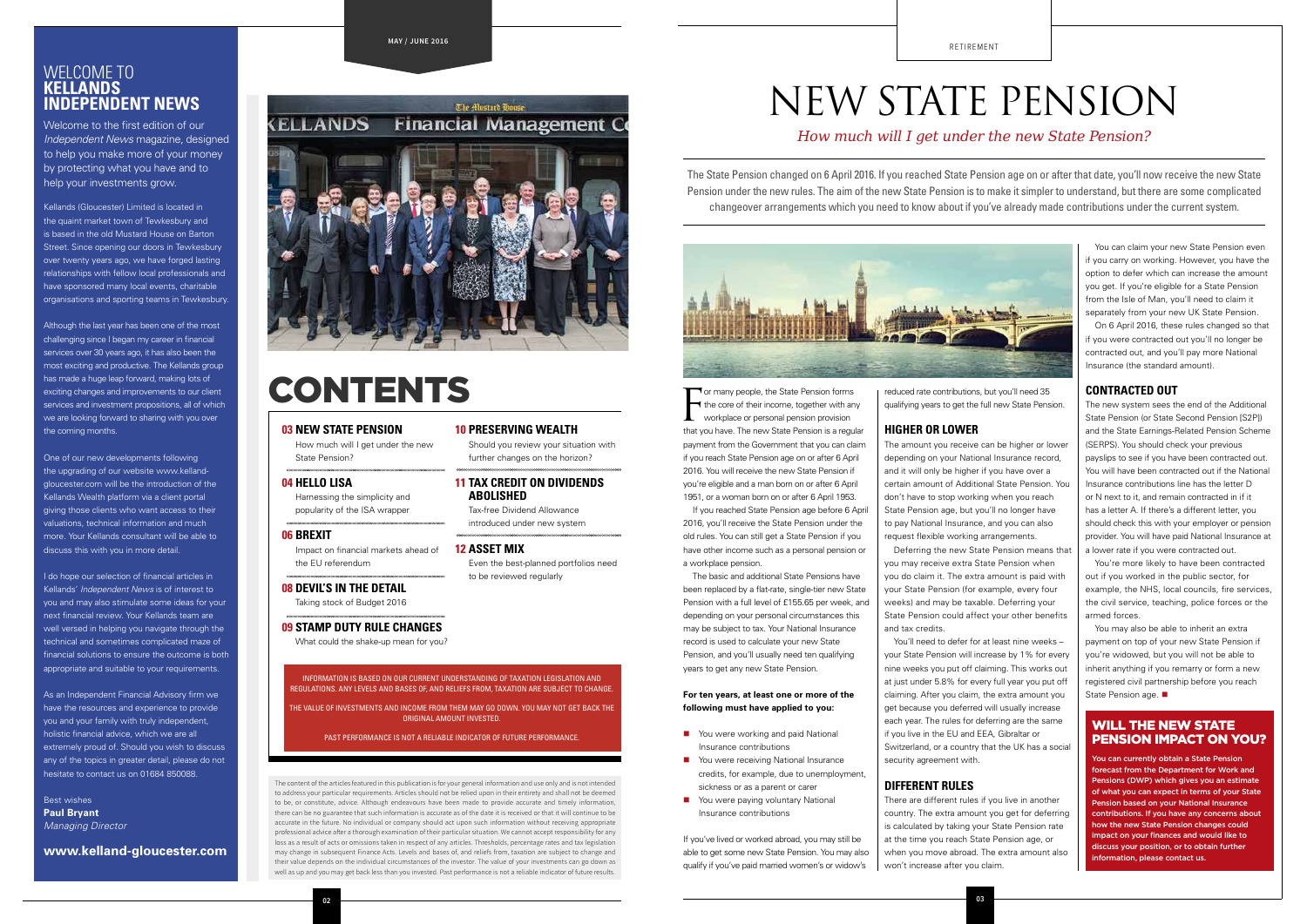



#### **SIMPLICITY AND POPULARITY**

LISA is designed to work in conjunction with existing ISA products and be simple for savers to use by harnessing the simplicity and popularity of the ISA wrapper where contributions are made out of post-tax income but investment growth on savings and future withdrawals are tax-efficient.

From April 2017, people under the age of 40 will be able to open a LISA and contribute up to £4,000 in each tax year. The Government will then provide a 25% bonus on these contributions at the end of the tax year. This means that people who save the maximum each year will receive a £1,000 bonus each year from the Government. Savers will be able to make LISA contributions and receive a bonus from the age of 18 up to the age of 50.

#### **TAX-EFFICIENT GROWTH**

The bonus will be paid into the LISA at the end of each tax year so that savers will also benefit from tax-efficient growth on the bonus from the time it is added. For example, a £4,000 contribution made by a 25-year-old into a LISA which grew at 4% a year would be nearly five times larger due to the government bonus and investment growth by the time they reach 60.

Over their lifetime, savers will be able to have contributions of £128,000 matched by the Government for a maximum bonus of £32,000, with investment growth on both their contributions and the government bonus. Tax-efficient funds, including the government bonus, can be used to buy a first home worth up to £450,000 at any time from 12 months after opening the account. The funds, including the government bonus, can be withdrawn from the LISA from age 60 for any other purpose.

#### **VALID BONUS CLAIMS**

LISA managers will claim the bonus due on the accounts they manage from HM Revenue & Customs (HMRC) who will pay valid bonus claims (up to a maximum of £1,000 per person per tax year). Where the individual is purchasing a home having contributed in that same tax year, they will be able to receive their bonus and will not have to wait until the following tax year.

Individuals will be able to open a LISA from the age of 18 until they turn 40. Opening a LISA will, in most ways, be identical to opening a regular ISA under the existing rules. Individuals will be able to open more than one LISA during their lives but will only be able to pay into one LISA in each tax year.

#### **QUALIFYING INVESTMENTS**

Saving into a LISA will also be very similar to saving into any other ISA. For example, contributions will be made with the individual's own cash. Qualifying investments in a LISA will be the same as for a Cash ISA or Stocks & Shares ISA. Individuals will be able to transfer their LISA within 30 days between providers to get the best deal in line with the existing ISA rules. Any contributions to a LISA will sit within the overall £20,000 ISA contribution limit.

The Government will also explore whether savers should be able to access contributions and the government bonus for other specific life events.  $\blacksquare$ 

Individuals will be able to transfer savings from other ISAs as one way of funding their LISA. In line with existing rules, transfers from previous years' ISA contributions do not affect that year's £20,000 overall ISA limit. During 2017/18 only, additional transfers may be made and matched from the Help to Buy ISA

#### **OVERALL ISA LIMIT**

If you would like further information on the products and services we offer, please contact us for further information.

The Government said they want to make it as easy as possible for individuals to save additional funds on top of those receiving a bonus (for example, if they want to contribute more than £4,000 a year or keep contributing after age 50). Savers will be able to contribute to one LISA in each tax year – as well as a Cash ISA, a Stocks & Shares ISA and an Innovative Finance ISA – within the new overall ISA limit of £20,000 from April 2017.

Where people choose to withdraw savings from the LISA to make a first home purchase, they will be able to withdraw up to 100% of their LISA balance, including the government bonus. They will receive the benefit from compound

growth because the government bonus is paid each year, but their withdrawal can only be put towards a first home located in the UK with a purchase value of up to £450,000.

#### **MINIMUM HOLDING PERIOD**

There will be an initial minimum holding period of 12 months from account opening before withdrawals that include the government bonus can be made for a home purchase, and, if you are buying your first home with someone else, you can each use a LISA and each benefit from the government bonus.

The detailed rules will be based on those for the Help to Buy ISA and will be open for new savers until 30 November 2019, and open to new contributions until 2029. Savers will be able to save into both a Help to Buy ISA and a LISA but will only be able to use the

government bonus from one of their accounts to buy their first home.

#### **TRANSFERRING FUNDS**

During the 2017/18 tax year only, those who already have a Help to Buy ISA will be able to transfer these funds into a LISA and receive the government bonus on those savings. Any Help to Buy ISA funds that were saved prior to the introduction of the LISA on 6 April 2017 will not count towards the LISA annual contribution limit.

Full or partial withdrawals can be made from age 60. The withdrawal (including the bonus) can be used for any purpose and will be paid free of tax. Funds can remain invested, and any interest and investment growth will be tax-efficient. Where people are diagnosed with terminal ill health, they will be able to withdraw all of the funds (including the bonus) tax-efficiently, regardless of the individual's age. The definition of terminal ill health will be based on that used for pensions.

#### **INHERITANCE TAX**

The LISA will have the same Inheritance Tax (IHT) treatment as all ISAs. Upon the death of the account holder, the funds will form part of the estate for IHT purposes. Their spouse or registered civil partner can also inherit their ISA tax advantages and will be able to invest as much into their own ISA as their spouse used to have, on top of their usual allowance.

INFORMATION IS BASED ON OUR CURRENT UNDERSTANDING OF TAXATION LEGISLATION AND REGULATIONS. ANY LEVELS AND BASES OF, AND RELIEFS FROM, TAXATION ARE SUBJECT TO CHANGE.

THE VALUE OF INVESTMENTS AND INCOME FROM THEM MAY GO DOWN. YOU MAY NOT GET BACK THE ORIGINAL AMOUNT INVESTED.

> PAST PERFORMANCE IS NOT A RELIABLE INDICATOR OF FUTURE PERFORMANCE.

#### WHAT NEXT?

The introduction of the new Lifetime Individual Savings Account (LISA) next year is aimed at helping young people save flexibly for the long term throughout their lives, and simultaneously enabling them to save for a first home and for their retirement without having to choose one over the other.

#### *Harnessing the simplicity and popularity of the ISA wrapper*

# Hello LISA

WHERE PEOPLE CHOOSE TO WITHDRAW SAVINGS FROM THE LISA TO MAKE A FIRST HOME PURCHASE, THEY WILL BE ABLE TO WITHDRAW UP TO 100% OF THEIR LISA BALANCE, INCLUDING THE GOVERNMENT BONUS.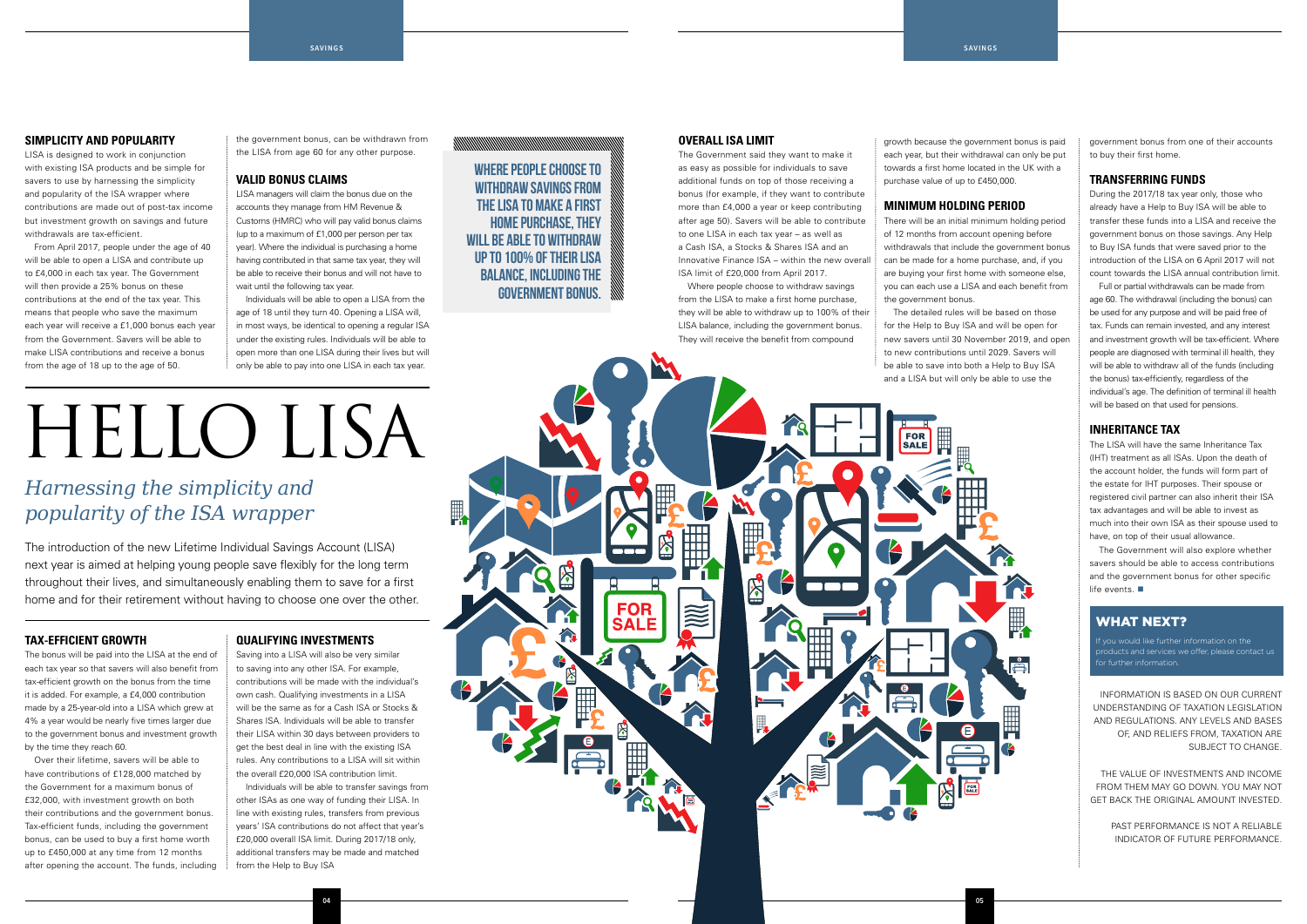**06**

**BREXIT**

The nature of investment is long term.<br>
Constantly making changes to take<br>
account short-term events often pro<br>
to be counterproductive in the long term. he nature of investment is long term. Constantly making changes to take into account short-term events often proves Movements in currencies and shares are often fairly short-lived, as the result of the Scottish referendum showed.

#### **ANALYSIS, PREDICTIONS AND ARGUMENTS**

In the run up to 23 June, we are going to hear all sorts of analysis, predictions and arguments on the likely results of the UK's EU referendum and the potential implications of a Brexit for the economy. Whatever the individual commentator's pre-set beliefs, they will likely be able to find some sort of 'evidence' to support their view. But the reality is simply that no one can know either the result or how either scenario would play out.

Long term, both the costs and the potential benefits of Brexit to the UK economy are probably exaggerated by commentators and campaigners on either side of the argument.

#### **REMEMBER THE REASONS FOR INVESTING**

Stock markets can be unpredictable. They move frequently – and sometimes sharply – in both directions. It is important to take a long-term view (typically ten years or more), and it's important to remember the reasons for investing in the first place.

Investors need to be prepared to view the occasional downturns simply as part of a longterm investment strategy. Historically, the longer you stay invested, the greater the chance of smoothing out investment returns. Of course, it's worth remembering that past performance is not a guide to what might happen in the future,

and the value of your investments can go down as well as up.

#### **AVOID BEING DISTRACTED BY 'NOISY' COMMENTARY**

No one can predict the outcome of the referendum, and we must avoid being distracted by 'noisy' commentary. Even if there is Brexit, it is not clear that there would be significant, permanent investment implications, so it's important that investors maintain their current view on the UK based on current economic fundamentals.

Recently, the Bank of England (BoE) summarised four decades of research on the net economic benefit of EU membership: the answer was that it was in the range of -5% to +20% of GDP. The net benefit of Britain leaving the EU would be just as difficult to measure, even long after the fact. It is certainly impossible to predict in advance, but the

*Impact on financial markets ahead of the EU referendum*

# **BREXIT**

With an increasing focus on 'Brexit', our investment clients will naturally be monitoring the impact on financial markets ahead of the referendum scheduled for Thursday 23 June.

a more liberal UK an attractive alternative to the sclerotic eurozone. This could lead to a stronger pound.

analysis above does highlight some key takeaways for investors.

#### **PAST EPISODES OF POLITICAL UNCERTAINTY**

We can expect sterling to remain weak for the duration of the campaign. Britain's reasonably sound fiscal position suggests that gilts would be much less affected, and shortterm money market rates are likely to be held down by the BoE's no-change stance on rates. But, in past episodes of political uncertainty – notably, the Scottish referendum in 2014 – we have seen the yield curve steepen slightly relative to the US, and we could see that happen again if the polls continue to be tight.

Growth and investment is expected to be modestly lower in the first half of 2016 due to the uncertainty created by the vote. But don't expect this to outweigh more important factors such as growth in Europe and the US and broader sentiment in global markets. Most of these effects should reverse themselves in the event of a Bremain vote. But do not be surprised if sterling ends the year materially weaker, on a trade-weighted basis, than at the end of 2015. And do not be surprised if there is talk of another referendum on EU membership if the June vote is reasonably close.

STOCK MARKETS CAN BE UNPREDICTABLE. THEY MOVE FREQUENTLY – AND SOMETIMES SHARPLY – IN BOTH DIRECTIONS. IT IS IMPORTANT TO TAKE A LONG-TERM VIEW (TYPICALLY TEN YEARS OR MORE), AND IT'S IMPORTANT TO REMEMBER THE REASONS FOR INVESTING IN THE FIRST PLACE.

#### **BROAD DIRECTION OF UK ASSET MARKETS**

In the event of a vote for Brexit, expect these macroeconomic factors to intensify and UK growth to be materially slower than in the no-change scenario. The eurozone would also see a short-term downturn. But, even for the UK, the broader global outlook will be more important to medium-term growth and the broad direction of UK asset markets.

Leaving the EU would no doubt lead to uncertainty in the short term with a knock-on effect on market volatility. But this can be seen as an opportunity too – markets tend to overreact initially which can create opportunities to buy assets at much cheaper prices.

#### **BOOSTING COMPETITIVENESS OF UK BUSINESSES AND EXPORTS**

If the stock market, gilts and sterling do fall initially, they should all bounce back. There is even a view that gilts would perform well, as the BoE might reintroduce Quantitative Easing.

> If sterling does stay lower, this could be just what the UK economy needs right now, helping to boost competitiveness of UK businesses and exports. The stock market has also tended to rise on sterling weakness, and this pattern might be repeated post-Brexit after an initial bout of uncertaintyinduced volatility.

It is also not impossible to see an influx of capital into the UK; global investors might consider

INFORMATION IS BASED ON OUR CURRENT UNDERSTANDING OF TAXATION LEGISLATION AND REGULATIONS. ANY LEVELS AND BASES OF, AND RELIEFS FROM, TAXATION ARE SUBJECT TO CHANGE.

THE VALUE OF INVESTMENTS AND INCOME FROM THEM MAY GO DOWN. YOU MAY NOT GET BACK THE ORIGINAL AMOUNT INVESTED.

PAST PERFORMANCE IS NOT A RELIABLE INDICATOR OF FUTURE PERFORMANCE.

#### **NEED MORE INFORMATION?**

Market volatility can be unnerving for investors, but having a global strategy and broad diversification of assets should help to smooth out some of the inevitable ups and downs involved in stock market investing. If you would like to review your particular situation or have any questions, please contact us for further information.

#### **DON'T PANIC AND SELL OUT OF THE MARKET**

Over the long term, investors do experience market falls which happen periodically. Generally, the wrong thing to do when markets fall by a reasonable margin is to panic and sell out of the market – this just means you have taken the loss. It's important to remember why you're invested in the first place and make sure that rationale hasn't changed. The market implications of a Brexit are difficult to gauge at this stage, and it's also important to note that a vote for the UK to leave the EU would not be the end of the process but the beginning of a new negotiation phase which is likely to take at least a couple of years. During this two-year period, existing EU laws and regulations would continue to apply to the UK.

#### **EMOTIONS OVERCOME SOUND INVESTMENT DECISIONS**

Brexit is an emotive subject and one that you rarely hear analysed in a dispassionate way. There will inevitably be times of market volatility. Market falls are a natural feature of stock market investing. During these times, it is possible that emotions overcome sound investment decisions. The important thing is to resist the temptation to change your portfolio in response to short-term market movement. 'Timing' the markets seldom works in practice and can make it too easy to miss out on any gains.

The golden rule to investing is allowing your nvestments sufficient time to achieve their potential. Warren Buffett, the American investor and philanthropist, puts it very succinctly: 'Our favourite holding period is forever.'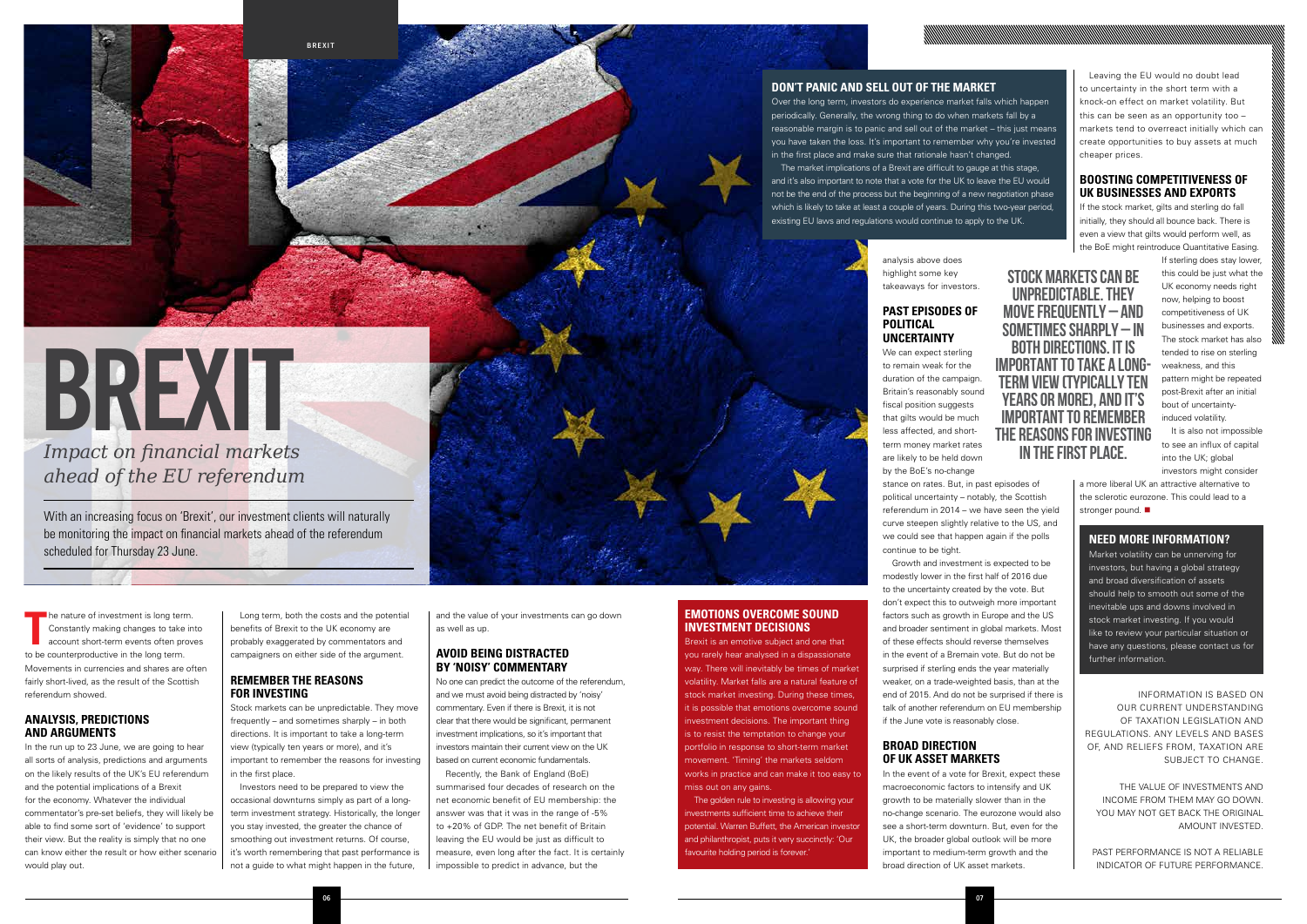**08**



- 
- 

#### **STAMP DUTY SURCHARGE**

Although the cost of the stamp duty surcharge may be partially met by the buyer keeping the deposit paid under the failed sale contract, there could be a shortfall for the buyer to fund if they still want to proceed with the purchase of their new home.

Conveyancing lawyers must warn their clients at an early stage of the possibility of an increased tax charge. The extra tax will be repaid, but only if the previous home is sold within 36 months. For a £500,000 purchase, the stamp duty charge on a chain break will be double the amount that would be payable if a break hadn't occurred.

#### **UNDER THE NEW RULES**

The new stamp duty rules could affect the ability for many newly married couples and registered civil partners to purchase their first home together. The issue arises where one spouse already owns a property. This is because under the new rules, married couples and registered civil partners are treated as one buyer.

In Scotland, however, the rules are different, and the price payable for a mixed-use property is split: the part payable for the residential property is taxed under the residential rates, and the rest is taxed under the commercial rates.  $\blacksquare$ 

In essence, ownership of an existing home by one partner will affect the purchase of the couple's first home together. For a £500,000 purchase, the stamp duty charge in these circumstances will be double the amount that would be payable if the partner didn't retain their existing property.

#### **MIXED-USE PROPERTIES**

The new stamp duty rules bypass buyers of mixed-use properties in England, Wales and Northern Ireland. The stamp duty surcharge does not apply to the purchase of a property used for residential and non-residential purposes, for example, a country house with a stud farm or a residential property purchased at the same time as a non-residential property. Such transactions continue to be taxed as if they were commercial properties.

### **STAMP DUTY RULE CHANGES**

#### *What could the shake-up mean for you?*

from occasional jobs will no longer need to pay tax on that income. In the same way, the first £1,000 of income from property will be tax-free. The introduction of these new allowances should help simplify taxation in the sharing economy.

A shake-up of the stamp duty rules took effect on 1 April 2016 for those buyers funding the purchase of a new home with the sale of an existing home: if their buyer pulls out but they still want to go ahead – perhaps by using a bridging loan – they will be liable for the stamp duty surcharge because they will technically own two residential properties at completion.

#### **THE PERSONAL ALLOWANCE WILL INCREASE TO £11,500, AND THE HIGHER-RATE THRESHOLD WILL RISE TO £45,000 IN APRIL 2017**

The Personal Allowance is the amount of income you can earn before you start paying Income Tax. This increased to £11,000 for 2016/17, and will increase further to £11,500 in April 2017. The point at which you pay the higher rate of Income Tax increased from £42,385 to £43,000 in 2016, and will increase to £45,000 in April 2017.

#### **LIFETIME INDIVIDUAL SAVINGS ACCOUNT (LISA): A NEW £4,000 LISA THAT YOU CAN USE TO SAVE FOR RETIREMENT OR TO BUY YOUR FIRST HOME**

From April 2017, any adult under 40 will be able to open a new Lifetime ISA (LISA). Up to £4,000 can be saved each year, and savers will receive a 25% bonus from the Government on this money. Money put into this account can be saved until someone is over 60 and used as retirement income, or can be withdrawn to help purchase a first home. The total amount an adult can save each year into all ISAs will increase from £15,240 to £20,000 from April 2017.

#### **NEW HELP TO SAVE SCHEME**

A new Help to Save scheme is to be launched for people on low incomes, providing a 50% government bonus on up to £50 of monthly savings.

#### **NEW TAX ALLOWANCES FOR MONEY EARNED BY 'MICRO-ENTREPRENEURS'**

From April 2017, there will be two new tax-free £1,000 allowances – one for selling goods or providing services, and one for income from property you own. People who make up to £1,000

Plans have been laid out to raise £12bn by the end of this Parliament through a package of measures to target tax avoidance. The Government will introduce new measures to tackle disguised remuneration and make sure UK tax is paid on property development. The Treasury will seek to introduce Capital Gains Tax on performance rewards and limit exempt gains, as well as introducing new measures to limit the ability of individuals to work as 'personal service companies'.  $\blacksquare$ 

#### **CAPITAL GAINS TAX RATES CUT FROM 6 APRIL 2016, BUT RESIDENTIAL PROPERTY IS STILL TAXED AT CURRENT RATES**

There are likely to have been a number of key announcements in this Budget that could have a bearing on your current and future financial plans. To review what action you may be required to take to keep your plans on track, please contact us.

#### FROM APRIL 2017, ANY ADULT UNDER 40 WILL BE ABLE TO OPEN A NEW LIFETIME ISA (LISA). UP TO £4,000 CAN BE SAVED EACH YEAR, AND SAVERS WILL RECEIVE A 25% BONUS FROM THE GOVERNMENT ON **THIS MONEY**

Capital Gains Tax (CGT) is a tax on the gain you make when you sell something (an 'asset') that has gone up in value. It is paid at a basic or higher rate depending on the rate of Income Tax you pay. From April 2016, the higher rate of CGT has been reduced from 28% to 20%, and the basic rate from 18% to 10%. There is an additional 8% surcharge paid on residential property and carried interest (the share of profits or gains that is paid to asset managers). CGT on residential property does not apply to your main home, only to additional properties (for example, a flat that you let out). Further details are to follow, but this enables investors to benefit by realising the profit on the sale of shares and other assets at the reduced rate of tax.

#### *Taking stock of Budget 2016*

The Chancellor of the Exchequer, George Osborne, delivered his eighth Budget speech on Wednesday 16 March, his third in 12 months. Now that we've had time to take stock of the key announcements, we consider how they could impact your finances both today and in future years.

#### **INSURANCE PREMIUM TAX (IPT) WILL BE INCREASED BY 0.5%**

Insurance Premium Tax (IPT) increased by 0.5%, making the tax 10%. IPT is the amount insurers are taxed, which they then pass on to consumers. In July 2015, Mr Osborne announced an increase in the tax from 6% to 9.5%, which took effect in January this year. Among other things, IPT is charged on medical insurance.

#### **CORPORATION TAX WILL BE CUT TO 17% IN 2020**

The main rate of Corporation Tax will be cut again to 17% in 2020.

#### **EMPLOYERS WILL PAY NATIONAL INSURANCE ON PAY-OFFS ABOVE £30,000 FROM APRIL 2018**

From April 2018, employers will need to pay National Insurance contributions on pay-offs (for example, termination payments) above £30,000 where Income Tax is also due. For people who lose their job, payments up to £30,000 will remain tax-free, and they will not need to pay National Insurance on any of the payment.

#### **CLASS 2 NATIONAL INSURANCE CONTRIBUTIONS (NICS) FOR SELF-EMPLOYED PEOPLE WILL BE ABOLISHED FROM APRIL 2018**

Currently, self-employed people have to pay Class 2 NICs as well as Class 4 NICs if they make sufficient profit. From April 2018, if you are self-employed you will need to pay only one type of National Insurance on your profits: Class 4 NICs. Paying Class 2 NICs currently enables self-employed people to build entitlement to the State Pension and other contributory benefits. After April 2018, Class 4 NICs will also be reformed so self-employed people can continue to build benefit entitlement.

#### **EXTENSION OF ENTREPRENEURS' RELIEF**

Previously, a disposal of shares in a qualifying company only attracted Entrepreneurs' Relief (ER) when the individual was an employee and owned at least 5% of the share capital and voting rights for the 12-month period prior to the sale of the shares. ER will now be extended in the form of investors' relief to external investors purchasing newly issued shares in unlisted trading companies on

or after 17 March 2016 that are held for a period of at least three years from 6 April 2016. Investors' relief will be subject to a lifetime cap of £10m.

#### **CUTTING BUSINESS RATES FOR ALL RATEPAYERS**

From April 2017, small businesses that occupy property with a rateable value of £12,000 or less will pay no business rates. Currently, this 100% relief is available if you're a business that occupies a property, for example, a shop or office with a value of £6,000 or less. There will be a tapered rate of relief on properties worth up to £15,000.

#### **TAX AVOIDANCE CRACKDOWN**

# DEVIL'S IN THE DETAIL

#### **ARE YOUR FINANCIAL PLANS STILL ON TRACK AFTER BUDGET 2016?**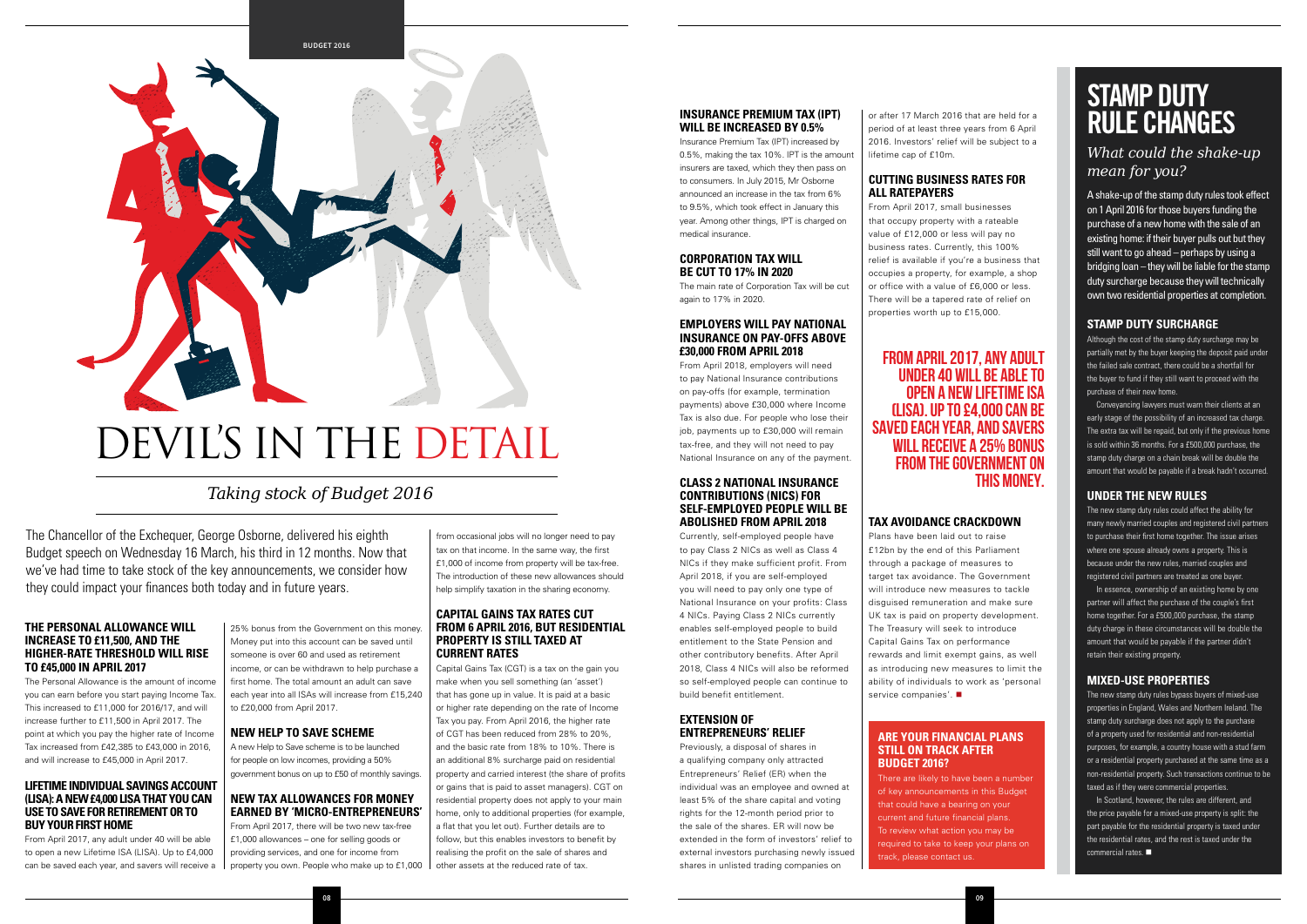The structures into which you<br>
transfer your assets can have<br>
lasting consequences for you<br>
and your family. We can help yo<br>
choose structures and trusts designed to transfer your assets can have lasting consequences for you and your family. We can help you protect your assets and give your family lasting benefits.

It is crucial to find out now if you potentially have an IHT liability – or could do so in future years. Historically, IHT planning used to be an activity confined to the very rich. However, growing affluence means that this is no longer the case. Even families and individuals with a relatively moderate level of wealth should consider planning ahead to ensure that their assets are passed on to their loved ones as efficiently as possible.

At the moment, if your estate is worth more than £325,000 when you die, your assets may be subject to IHT. This means the value of your assets above the £325,000 threshold could be subject to IHT at 40%.

#### **SAFEGUARDING YOUR OWN FINANCIAL FUTURE**

Property price increases have also dragged many middle-class working families into the IHT bracket. Safeguarding your own financial future is very important, and giving too much away could put this at risk.

#### **PASSING ON ASSETS WORTH UP TO £650,000**

The draft legislation currently states that the family home allowance is only applicable if the assets are passed on to children, including stepchildren, adopted and foster children, and grandchildren. So if you don't have children or grandchildren, you may still face an IHT bill.

If you want to move to a smaller property, you will be eligible for an IHT credit, which means you will still qualify for the new threshold as long as most of your estate is left to direct descendants.  $\blacksquare$ 

Married couples and registered civil partners are allowed to combine their allowance, so they can pass on assets worth up to £650,000 before IHT is due.

From 6 April 2017, the Government is adding a family home allowance to the tax-free allowance. It will start at £100,000 per person in 2017, rising to £175,000 by April 2020.

#### **COMBINED TAX-FREE ALLOWANCE OF £1M**

This means that individuals will eventually be able to pass on an asset worth up to £500,000 without any IHT being due. For married couples and registered civil partners, this adds up to a combined tax-free allowance of £1m. However, if your estate is worth more than £2m, the family home allowance will gradually taper away.

- $\blacksquare$  7.5% on dividend income within the basic rate band
- 32.5% on dividend income within the higher rate band
- 38.1% on dividend income within the additional rate band

Dividends received by pension funds that are currently exempt from tax, and dividends received on shares held in an Individual Savings Account (ISA), will continue to be tax-free.

This change is designed to allow middle income families whose only large asset is their home to pass it down the generations without paying a significant IHT bill, which in some cases can only be met by selling the property.

#### **FAMILY HOME ALLOWANCE DRAFT LEGISLATION**

- The Dividend Allowance covers the first £5,000
	- taxed at the new basic rate of 7.5%. This would need to be done through a tax return

**10 11**

*Should you review your situation with further changes on the horizon?*

Inheritance Tax (IHT) affects not just the very rich – other people may be liable without realising it. Few taxes are quite as emotive – or as politicised – as IHT.

# PRESERVING WEALTH

Taking dividends may still be a good option, but there are other tax planning opportunities to explore, such as paying into a pension, that might reduce the amount of tax you pay.  $\blacksquare$ 

#### **ONE OF LIFE'S UNPLEASANT FACTS**

IHT is a very complex area of financial planning, and in the UK may be one of life's unpleasant facts, but IHT planning and obtaining professional advice could help you pay less tax on your estate. To discuss your situation and the options available to you, please contact us – we look forward to hearing from you.

The allowance is available to anyone who has dividend income, and headline rates of dividend tax are also changing.

#### **Income Tax will apply to any dividends received over £5,000 at the following rates:**

This new system will mean that only those with significant dividend income will pay more tax. If you're an investor with modest income from shares, you'll see either a tax cut or no change in the amount of tax you owe.

From 6 April 2016, you now have to apply the new headline rates on the amount of dividends you actually receive where the income is over £5,000 (excluding any dividend income paid within an ISA).

The Dividend Allowance will not reduce your total income for tax purposes. However, it will mean that you don't have any tax to pay on the first £5,000 of dividend income you receive.

Dividends within your allowance will still count towards your basic or higher rate bands and may therefore affect the rate of tax that you pay on dividends you receive in excess of the £5,000 allowance.

#### **These are two examples of how the new Dividend Allowance works:**

You don't need to pay any tax on dividends up to £5,000, no matter what other income you get. That first £5,000 is tax-free under the new rules.

#### **EXAMPLE 1 – YOU HAVE A (NON-DIVIDEND) INCOME OF £18,000, AND RECEIVE DIVIDENDS OF £22,000 OUTSIDE OF AN ISA**

#### **Tax you need to pay on the £22,000 dividend income:**

Had your other non-dividend income been £30,000, the tax due on the £17,000 dividend income would be made up of 7.5% for the amount within the basic rate band, and 32.5% on the balance.

#### **EXAMPLE 2 – YOU RECEIVE DIVIDENDS OF £600 FROM SHARES INVESTED IN AN ISA**

As is the case now, no tax is due on dividend income within an ISA, whatever rate of tax you pay.

■ The remaining £17,000 of dividends to be

#### **SHAREHOLDING DIRECTORS**

If you're a company director who takes dividends instead of a salary, you should obtain professional financial advice to find out how you could be affected by the upcoming changes in the next tax year and what steps you can take to be as tax-efficient as possible.

#### *Tax-free Dividend Allowance introduced under new system*

From April this year, the notional 10% tax credit on dividends has been abolished and replaced by a new tax-free Dividend Allowance. The Dividend Allowance means that you won't have to pay tax on the first £5,000 of your dividend income, no matter what non-dividend income you have.

## TAX CREDIT ON DIVIDENDS ABOLISHED

#### **IT'S GOOD TO TALK**

To discuss your situation and the options available to you, please contact us – we look forward to hearing from you.



FROM 6 APRIL 2016, YOU NOW HAVE TO APPLY THE NEW HEADLINE RATES ON THE AMOUNT OF DIVIDENDS YOU ACTUALLY RECEIVE WHERE THE INCOME IS OVER £5,000 (EXCLUDING ANY DIVIDEND INCOME PAID WITHIN AN ISA)